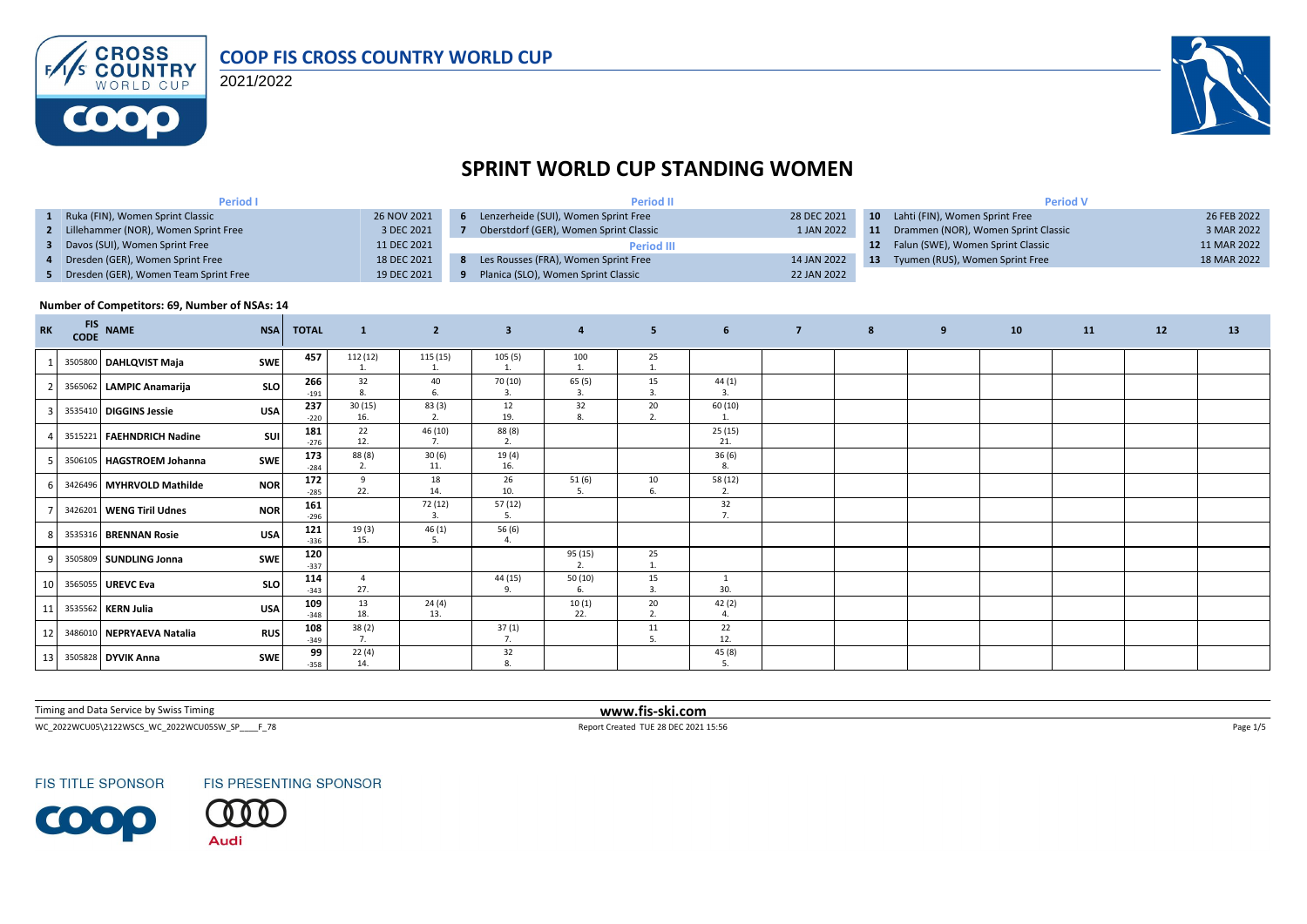### **COOP FIS CROSS COUNTRY WORLD CUP**



 $F/1/s$ 

**COOP** 



# **SPRINT WORLD CUP STANDING WOMEN**

| RK | FIS NAME                          | <b>NSA</b> | <b>TOTAL</b> | -1            | $\overline{2}$ | $\overline{\mathbf{3}}$ | 4                     | 5                              | 6            | $\overline{7}$ | 8 | 9 | 10 | <b>11</b> | 12 | 13 |
|----|-----------------------------------|------------|--------------|---------------|----------------|-------------------------|-----------------------|--------------------------------|--------------|----------------|---|---|----|-----------|----|----|
|    | 14 3425365 FALLA Maiken Caspersen | <b>NOR</b> | 96<br>$-361$ | 70 (10)<br>3. | 26<br>10.      |                         |                       |                                |              |                |   |   |    |           |    |    |
| 15 | 3506008 RIBOM Emma                | SWE        | 95<br>$-362$ |               | 55(5)<br>4.    | 40<br>6.                |                       |                                |              |                |   |   |    |           |    |    |
| 16 | 3295193 LAURENT Greta             | <b>ITA</b> | 88<br>$-369$ |               | 37(8)<br>9.    | 22<br>12.               | 22<br>12.             | $\overline{2}$<br>14.          | 5<br>26.     |                |   |   |    |           |    |    |
| 17 | 3185551 JOENSUU Jasmi             | <b>FIN</b> | 83<br>$-374$ | 29<br>9.      | 22<br>12.      | $\overline{4}$<br>27.   | 16<br>15.             | 12<br>$\overline{4}$ .         |              |                |   |   |    |           |    |    |
| 18 | 3426626 SKISTAD Kristine Stavaas  | <b>NOR</b> | 79<br>$-378$ |               | 17(2)<br>16.   |                         | 52(2)<br>4.           | 10<br>6.                       |              |                |   |   |    |           |    |    |
| 19 | 3426200 WENG Lotta Udnes          | <b>NOR</b> | 76<br>$-381$ | 24<br>11.     | 32<br>8.       | 20<br>13.               |                       |                                |              |                |   |   |    |           |    |    |
| 20 | 3515087 van der GRAAFF Laurien    | SUI        | 72<br>$-385$ |               | 12<br>19.      | 18<br>14.               | 13(3)<br>21.          | 5<br>11.                       | 24(4)<br>13. |                |   |   |    |           |    |    |
| 21 | 3486239 STUPAK Yulia              | <b>RUS</b> | 68<br>$-389$ | 26<br>10.     |                | 26(2)<br>11.            |                       |                                | 16<br>15.    |                |   |   |    |           |    |    |
| 22 | 3195263 QUINTIN Lena              | <b>FRA</b> | 66<br>$-391$ |               |                | 5<br>26.                | 36(12)<br>11.         | 8<br>8.                        | 17(3)<br>17. |                |   |   |    |           |    |    |
| 23 | 3185447 LYLYNPERA Katri           | <b>FIN</b> | 56<br>$-401$ | 45<br>5.      |                | 11<br>20.               |                       |                                |              |                |   |   |    |           |    |    |
| 24 | 3185579 MATINTALO Johanna         | <b>FIN</b> | 55<br>$-402$ | 55 (5)<br>4.  |                |                         |                       |                                |              |                |   |   |    |           |    |    |
| 25 | 3155324 JANATOVA Katerina         | <b>CZE</b> | 54<br>$-403$ |               | 13<br>18.      | 13(3)<br>21.            | 8<br>23.              |                                | 20(5)<br>16. |                |   |   |    |           |    |    |
| 26 | 3205570 RYDZEK Coletta            | <b>GER</b> | 53<br>$-404$ |               |                | $\overline{2}$<br>29.   | 14<br>17.             | $\overline{\mathbf{3}}$<br>13. | 34<br>6.     |                |   |   |    |           |    |    |
| 27 | 3185256 PARMAKOSKI Krista         | <b>FIN</b> | 53<br>$-404$ | 26(6)<br>13.  |                | 14<br>17.               |                       |                                | 13<br>18.    |                |   |   |    |           |    |    |
| 28 | 3185828 KAHARA Jasmin             | <b>FIN</b> | 47<br>$-410$ |               | 1<br>30.       | 8<br>23.                | 26<br>10.             | 12<br>$\overline{4}$           |              |                |   |   |    |           |    |    |
| 29 | 3506079 LUNDGREN Moa              | SWE        | 47<br>$-410$ |               |                |                         | 29<br>9.              | 9<br>7.                        | 9<br>22.     |                |   |   |    |           |    |    |
| 30 | 3205305 GIMMLER Laura             | <b>GER</b> | 47<br>$-410$ | 5<br>26.      |                |                         | $\overline{7}$<br>24. | $\overline{7}$<br>9.           | 28<br>9.     |                |   |   |    |           |    |    |
|    | 31 3205403 CARL Victoria          | <b>GER</b> | 47<br>$-410$ |               | 10<br>21.      | 6<br>25.                | 13<br>18.             |                                | 18<br>14.    |                |   |   |    |           |    |    |

Timing and Data Service by Swiss Timing **www.fis-ski.com**

WC\_2022WCU05\2122WSCS\_WC\_2022WCU05SW\_SP\_\_\_\_F\_78 <br>
Report Created TUE 28 DEC 2021 15:56 Page 2/5

**FIS TITLE SPONSOR** 



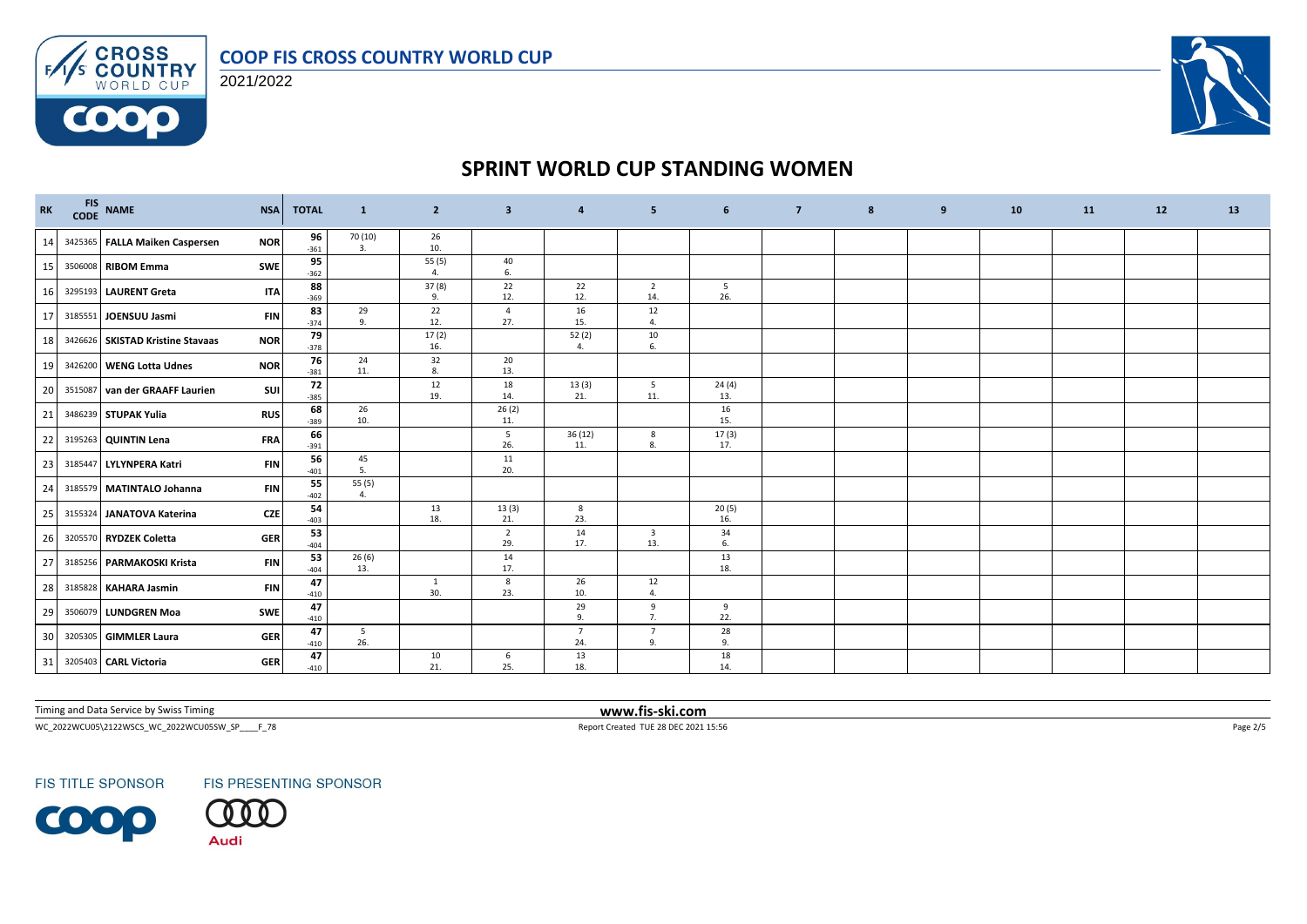

**CROSS**<br>**COUNTRY**<br>WORLD CUP 2021/2022

 $F/1/s$ 

**COOO** 



# **SPRINT WORLD CUP STANDING WOMEN**

| <b>RK</b> | FIS NAME<br>CODE NAME           | <b>NSA</b> | <b>TOTAL</b>         | $\mathbf{1}$          | $\overline{2}$                 | $\overline{\mathbf{3}}$        | 4            | 5                              | 6                     | $\overline{7}$ | 8 | 9 | 10 | <b>11</b> | 12 | 13 |
|-----------|---------------------------------|------------|----------------------|-----------------------|--------------------------------|--------------------------------|--------------|--------------------------------|-----------------------|----------------|---|---|----|-----------|----|----|
| 32        | 3506154 KARLSSON Frida          | <b>SWE</b> | 40<br>$-417$         | 40<br>6.              |                                |                                |              |                                |                       |                |   |   |    |           |    |    |
| 33        | 3535606 HALVORSEN Hannah        | <b>USA</b> | 40<br>$-417$         |                       | $\overline{\mathbf{3}}$<br>28. |                                | 36<br>7.     | 1<br>15.                       |                       |                |   |   |    |           |    |    |
| 34        | 3295241 GANZ Caterina           | <b>ITA</b> | 38<br>$-419$         | $\overline{2}$<br>29. | 9<br>22.                       | 16<br>15.                      |              |                                | 11<br>20.             |                |   |   |    |           |    |    |
| 35        | 3535602 SWIRBUL Hailey          | <b>USA</b> | 29<br>$-428$         |                       |                                | $\overline{7}$<br>24.          | 19(4)<br>16. | $\mathbf{1}$<br>15.            | $\overline{2}$<br>29. |                |   |   |    |           |    |    |
| 36        | 3426163 MYHRE Julie             | <b>NOR</b> | 26<br>$-431$         |                       |                                |                                | 20<br>13.    | 6<br>10.                       |                       |                |   |   |    |           |    |    |
| 37        | 3185168 NISKANEN Kerttu         | <b>FIN</b> | 26<br>$-431$         |                       |                                |                                |              |                                | 26<br>10.             |                |   |   |    |           |    |    |
| 38        | 3205350 WINKLER Anne            | <b>GER</b> | ${\bf 25}$<br>$-432$ |                       |                                |                                | 18<br>14.    | $\overline{\mathbf{3}}$<br>13. | $\overline{a}$<br>27. |                |   |   |    |           |    |    |
| 39        | 3426112 STENSETH Ane Appelkvist | <b>NOR</b> | 25<br>$-432$         | 10<br>21.             | 14<br>17.                      | 1<br>30.                       |              |                                |                       |                |   |   |    |           |    |    |
| 40        | 3425669 KALVAA Anne Kjersti     | <b>NOR</b> | 24<br>$-433$         |                       |                                |                                |              |                                | 24<br>11.             |                |   |   |    |           |    |    |
| 41        | 3555052 EIDUKA Patricija        | LAT        | 21<br>$-436$         |                       |                                | 9<br>22.                       |              |                                | 12<br>19.             |                |   |   |    |           |    |    |
| 42        | 3485933 SORINA Tatiana          | <b>RUS</b> | 20<br>$-437$         | 6<br>25.              | 8<br>23.                       |                                |              |                                | 6<br>25.              |                |   |   |    |           |    |    |
| 43        | 3486563 MATSOKINA Hristina      | <b>RUS</b> | 19<br>$-438$         |                       | $\overline{4}$<br>27.          | $\overline{\mathbf{3}}$<br>28. | 1<br>30.     | 11<br>5.                       |                       |                |   |   |    |           |    |    |
| 44        | 3426110 SMEDAAS Magni           | <b>NOR</b> | 19<br>$-438$         |                       |                                |                                | 13(8)<br>26. | 6<br>10.                       |                       |                |   |   |    |           |    |    |
| 45        | 3205434 KREHL Sofie             | <b>GER</b> | 18<br>$-439$         |                       |                                |                                | 11<br>20.    | $\overline{7}$<br>9.           |                       |                |   |   |    |           |    |    |
| 46        | 3515273 FISCHER Lea             | <b>SUI</b> | 17<br>$-440$         |                       |                                |                                | 12<br>19.    | 5<br>11.                       |                       |                |   |   |    |           |    |    |
| 47        | 3425397 HARSEM Kathrine Rolsted | <b>NOR</b> | 16<br>$-441$         |                       | 16<br>15.                      |                                |              |                                |                       |                |   |   |    |           |    |    |
| 48        | 3185137 KYLLOENEN Anne          | <b>FIN</b> | 16<br>$-441$         | 8<br>23.              |                                |                                |              |                                | 8<br>23.              |                |   |   |    |           |    |    |
| 49        | 3425381 SVENDSEN Anna           | <b>NOR</b> | 15<br>$-442$         | 15(1)<br>17.          |                                |                                |              |                                |                       |                |   |   |    |           |    |    |

Timing and Data Service by Swiss Timing **www.fis-ski.com**

WC\_2022WCU05\2122WSCS\_WC\_2022WCU05SW\_SP\_\_\_\_F\_78 <br>
Report Created TUE 28 DEC 2021 15:56 Page 3/5

**FIS TITLE SPONSOR** 

**FIS PRESENTING SPONSOR** 

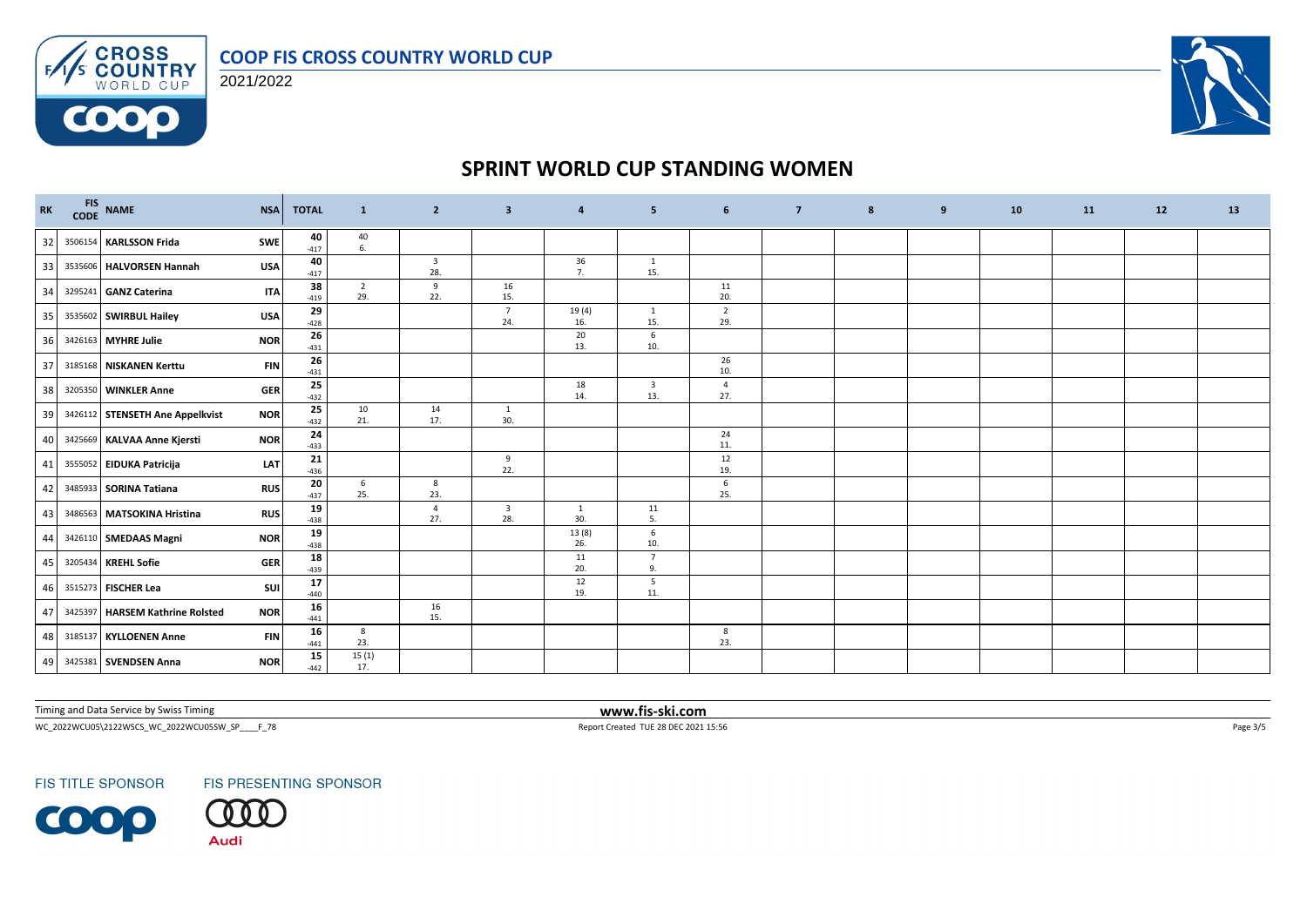

2021/2022

 $F/1/s$ 

**COOO** 



# **SPRINT WORLD CUP STANDING WOMEN**

| RK | FIS NAME                        | <b>NSA</b> | <b>TOTAL</b>                       | $\mathbf{1}$                             | $\overline{2}$        | $\overline{\mathbf{3}}$ | $\overline{\mathbf{4}}$        | 5 <sub>5</sub>        | 6                              | $\overline{7}$ | $\boldsymbol{8}$ | 9 | 10 | <b>11</b> | 12 | 13 |
|----|---------------------------------|------------|------------------------------------|------------------------------------------|-----------------------|-------------------------|--------------------------------|-----------------------|--------------------------------|----------------|------------------|---|----|-----------|----|----|
| 50 | 3506181 LINDSTROEM Louise       | SWE        | 14<br>$-443$                       | $\begin{array}{c} 12 \\ 19. \end{array}$ | $\overline{2}$<br>29. |                         |                                |                       |                                |                |                  |   |    |           |    |    |
| 51 | 3435197 MARCISZ Izabela         | <b>POL</b> | 13<br>$-444$                       |                                          |                       | 13<br>18.               |                                |                       |                                |                |                  |   |    |           |    |    |
| 52 | 3486820 FALEEVA Anastasiya      | <b>RUS</b> | 11<br>$-446$                       | $\overline{7}$<br>24.                    |                       |                         |                                | $\overline{4}$<br>12. |                                |                |                  |   |    |           |    |    |
| 53 | 3295000 BROCARD Elisa           | <b>ITA</b> | 11<br>$-446$                       |                                          | 11<br>20.             |                         |                                |                       |                                |                |                  |   |    |           |    |    |
| 54 | 3155344 BERANOVA Tereza         | <b>CZE</b> | 11<br>$-446$                       | 11<br>20.                                |                       |                         |                                |                       |                                |                |                  |   |    |           |    |    |
| 55 | 3505916 SOLIN Jenny             | SWE        | 9<br>$-448$                        |                                          |                       |                         |                                | 9<br>7.               |                                |                |                  |   |    |           |    |    |
| 56 | 3195289 DOLCI Flora             | <b>FRA</b> | 8<br>$-449$                        |                                          |                       |                         |                                | 8<br>8.               |                                |                |                  |   |    |           |    |    |
| 57 | 3205407 FINK Pia                | <b>GER</b> | $\overline{\phantom{a}}$<br>$-450$ |                                          | $\overline{7}$<br>24. |                         |                                |                       |                                |                |                  |   |    |           |    |    |
| 58 | 3427109 FOSSESHOLM Helene Marie | <b>NOR</b> | $\overline{7}$<br>$-450$           |                                          |                       |                         |                                |                       | $\overline{7}$<br>24.          |                |                  |   |    |           |    |    |
| 59 | 3515252 MEIER Alina             | <b>SUI</b> | 6<br>$-451$                        |                                          |                       |                         | 6<br>25.                       |                       |                                |                |                  |   |    |           |    |    |
| 60 | 3425863 ALNAES Anikken Gjerde   | <b>NOR</b> | 6<br>$-451$                        |                                          | 6<br>25.              |                         |                                |                       |                                |                |                  |   |    |           |    |    |
| 61 | 3506276 HANSSON Moa             | SWE        | 5<br>$-452$                        |                                          | 5<br>26.              |                         |                                |                       |                                |                |                  |   |    |           |    |    |
| 62 | 3486733 GRUKHVINA Anna          | <b>RUS</b> | 4<br>$-453$                        |                                          |                       |                         |                                | $\overline{4}$<br>12. |                                |                |                  |   |    |           |    |    |
| 63 | 3205655 DANNER Alexandra        | <b>GER</b> | 4<br>$-453$                        |                                          |                       |                         | $\overline{4}$<br>27.          |                       |                                |                |                  |   |    |           |    |    |
| 64 | 3295157 SCARDONI Lucia          | <b>ITA</b> | $\mathbf{3}$<br>$-454$             |                                          |                       |                         |                                |                       | $\overline{\mathbf{3}}$<br>28. |                |                  |   |    |           |    |    |
| 65 | 3055108 UNTERWEGER Lisa         | <b>AUT</b> | 3<br>$-454$                        |                                          |                       |                         | $\overline{\mathbf{3}}$<br>28. |                       |                                |                |                  |   |    |           |    |    |
| 66 | 3205460 HENNIG Katharina        | <b>GER</b> | $\overline{\mathbf{3}}$<br>$-454$  | $\overline{\mathbf{3}}$<br>28.           |                       |                         |                                |                       |                                |                |                  |   |    |           |    |    |
| 67 | 3295410 MONSORNO Nicole         | <b>ITA</b> | $\mathbf{2}$<br>$-455$             |                                          |                       |                         |                                | $\overline{2}$<br>14. |                                |                |                  |   |    |           |    |    |

Timing and Data Service by Swiss Timing **www.fis-ski.com**

WC\_2022WCU05\2122WSCS\_WC\_2022WCU05SW\_SP\_\_\_\_F\_78 Page 4/5 Report Created TUE 28 DEC 2021 15:56 Page 4/5 Page 4/5

**FIS TITLE SPONSOR**